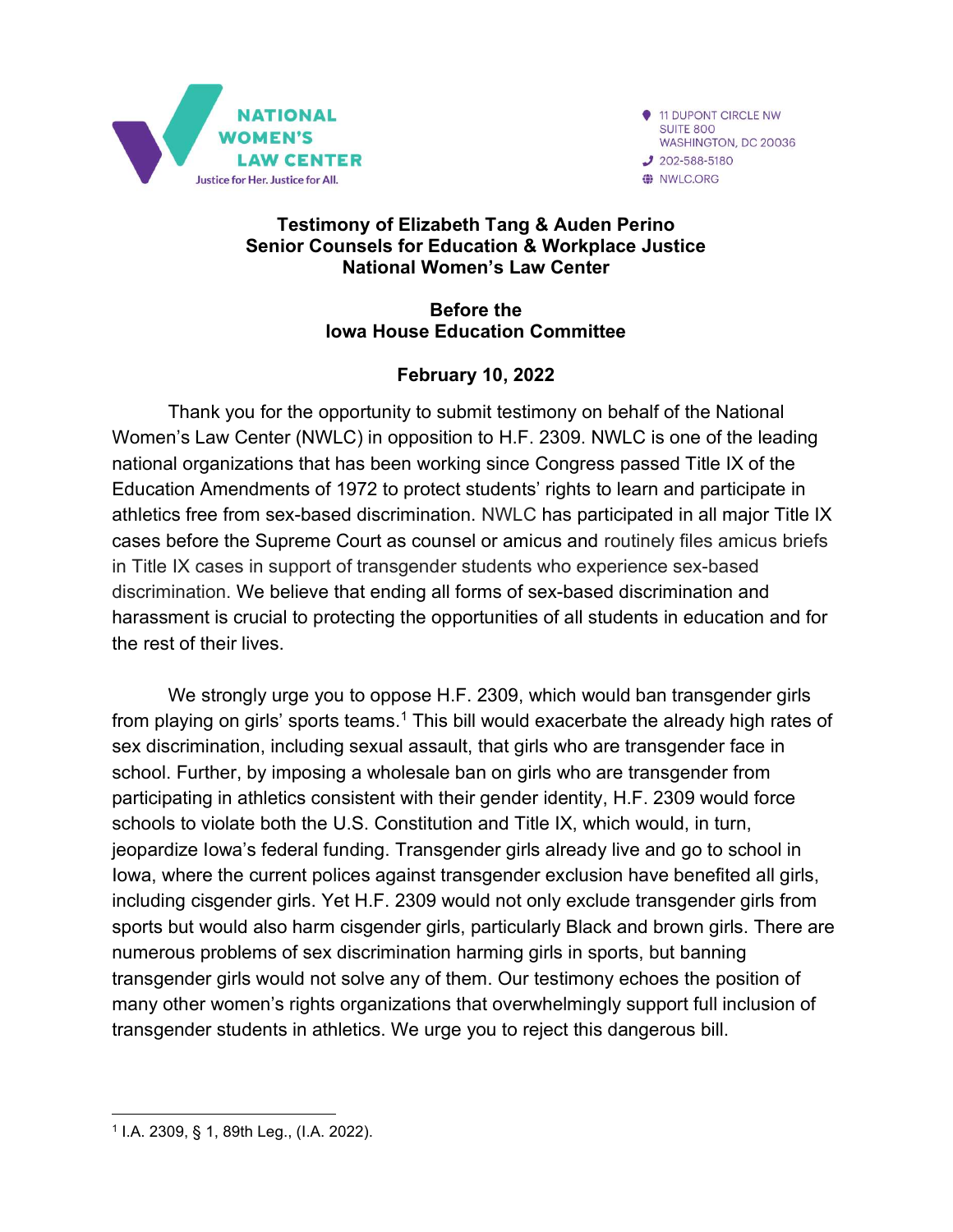#### 1. Transgender girls face alarmingly high rates of sex discrimination, including physical and sexual assault.

 Transgender girls suffer exceedingly high rates of sex-based harassment and other forms of sex discrimination in schools. According to a 2015 study of more than 27,000 transgender adults, 77 percent of those who were out or perceived as transgender while in K-12 schools faced mistreatment in school due to their gender identity—54 percent were verbally harassed, 24 percent were physically attacked, and 13 percent were sexually assaulted.<sup>2</sup> Transgender women are twice as likely to have been physically attacked or sexually assaulted while in K-12 schools because of their gender identity as transgender men and nonbinary people. $3$ 

Anti-transgender victimization in schools has devastating effects on transgender students' safety and wellbeing. Among transgender adults who were out or perceived as transgender in K-12 school, 17 percent of them left at least one school because of the anti-transgender mistreatment they faced.<sup>4</sup> Transgender women are 1.5 times more likely to have left at least one K-12 school and nearly twice as likely to have been expelled from a K-12 school because of anti-transgender mistreatment than transgender men and nonbinary people.<sup>5</sup> These experiences often had life-threatening consequences: for example, more than 52 percent of transgender adults who faced anti-transgender mistreatment in K-12 education had attempted suicide at least once by the time they took the survey, compared to 37 percent of transgender adults who had not been mistreated in K-12 school and 4.6 percent of their cisgender peers.<sup>6</sup> (Importantly, the survey did not capture the experiences of the many transgender students who died by suicide.)

# 2. H.F. 2309 would further deprive transgender girls of educational access and could place them at greater risk of sexual assault.

H.F. 2309 would exclude many transgender girls in Iowa from athletics altogether, depriving them of the educational benefits of sports. Students who play sports are more likely to graduate from high school, score higher on standardized tests,

 $^2$  National Center for Transgender Equality, *The Report of the 2015 U.S. Transgender Survey* 4, 11  $^2$ (2017) [hereinafter USTS Report], available at http://www.ustranssurvey.org.

<sup>3</sup> Id. at 133, 134.

<sup>&</sup>lt;sup>4</sup> USTS Report *supra* note 2, at 12.

<sup>5</sup> Id. at 135.

 $^6$  USTS Report *supra* note 2, at 132.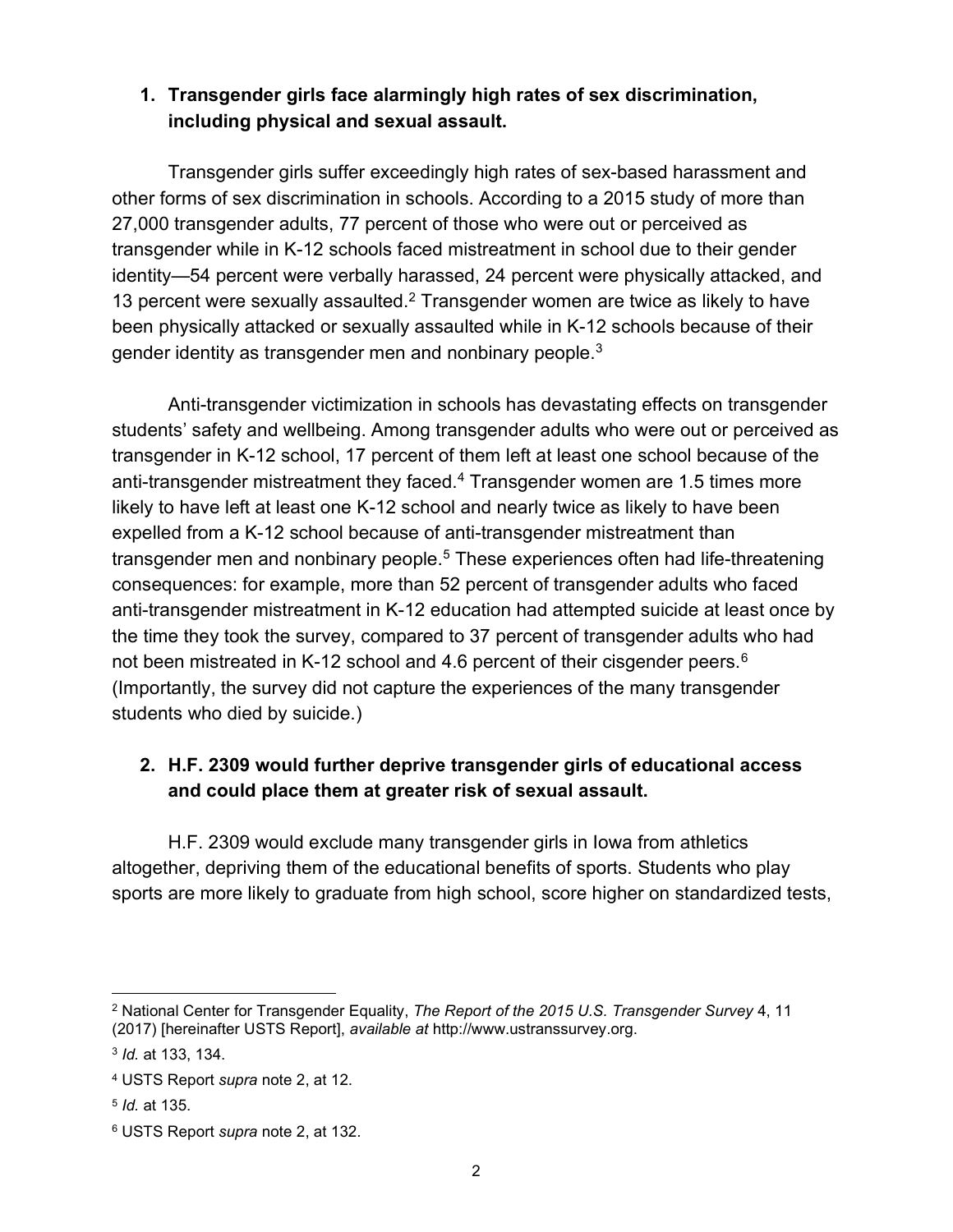and have higher grades.<sup>7</sup> They are also more likely to have higher levels of confidence, more positive body image, greater psychological well-being, and lower levels of depression.<sup>8</sup> H.F. 2309 would exacerbate educational inequity for transgender girls who are already subjected to myriad forms of sex-based discrimination that negatively affect their educational outcomes—by barring them from school sports.

Furthermore, if H.F. 2309 were interpreted to also relegate transgender girls who are athletes to locker rooms that do not match their gender identity, this bill could place them at greater risk of sexual assault. In a 2019 study of more than 3,600 transgender and nonbinary students in grades 7-12 published by the American Academy of Pediatrics, students who were banned from using locker rooms and restrooms that matched their gender identity were significantly more likely to have been sexually assaulted during the previous 12 months. $\rm ^9$  This increased risk of sexual assault was 2.5 times higher for transgender girls, 1.3 times higher for transgender boys, and 1.4 times higher for nonbinary adolescents who were designated female at birth.<sup>10</sup> If H.F. 2309 is interpreted as requiring transgender girls who play sports to use locker rooms inconsistent with their gender identity, it could further endanger them.

## 3. H.F. 2309 would require schools to violate the Constitution and Title IX, thereby jeopardizing Iowa's federal funding.

H.F. 2309 would give Iowa's school districts and institutions of higher education an unpalatable choice: comply with state law or federal law.

Schools would be forced to violate the U.S. Constitution in order to comply with H.F. 2309. Two state bills similar to H.F. 2309 in Idaho and West Virginia have already been found to likely violate the Fourteenth Amendment's Equal Protection Clause. When Idaho passed H.B. 500 in 2020,<sup>11</sup> two students immediately sued to reverse the state law—Jane Doe, a 17-year-old cisgender girl in high school, and Lindsay Hecox, a transgender woman in college.<sup>12</sup> A federal court in Idaho court reached "the inescapable conclusion that [H.B. 500] discriminates on the basis of transgender status" and thus

<sup>7</sup> In fact, a statewide, three-year study in North Carolina found that student athletes had grade point averages that were nearly a full point higher than their non-athlete peers. National Coalition for Women and Girls in Education, Title IX at 45: Advancing Opportunity through Equity in Education 41-42 (2017), available at https://www.ncwge.org/index.html.

<sup>&</sup>lt;sup>8</sup> *Id.* at 41.

 $^\mathrm{9}$  Diane Ehrensaft & Stephen M. Rosenthal, *Sexual Assault Risk and School Facility Restrictions in* Gender Minority Youth, 143 PEDIATRICS 1 (May 6, 2019), https://pubmed.ncbi.nlm.nih.gov/31061221.

 $10$  *Id.* at 5.

<sup>11</sup> H.B. 500, 65th Leg., 2nd Reg. Sess. (Id. 2020).

<sup>12</sup> Hecox v. Little, 479 F. Supp. 3d 930 (D. Id. Aug. 17, 2020).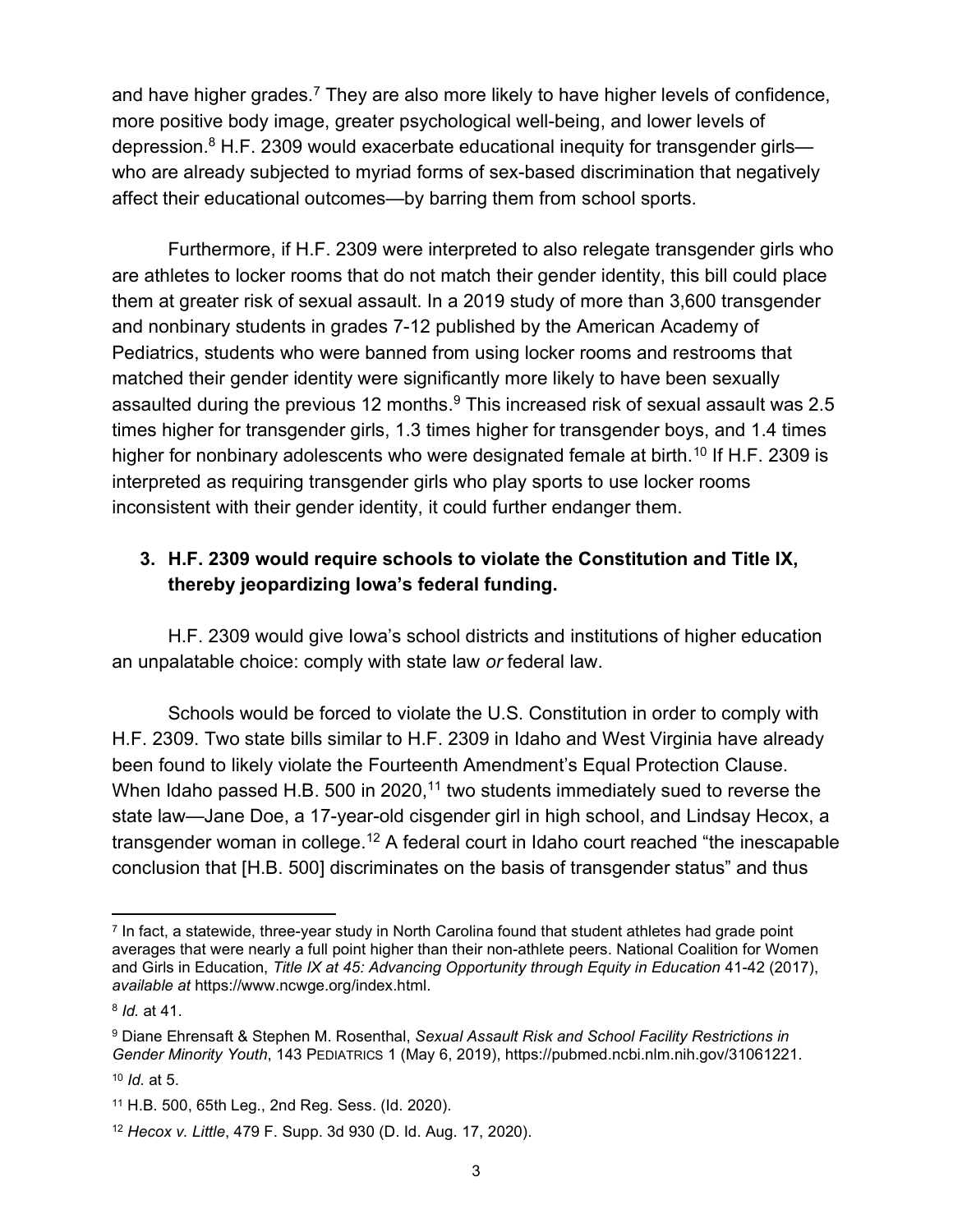triggered heightened equal protection scrutiny under the Constitution.<sup>13</sup> The court then issued a preliminary injunction against the anti-transgender ban, noting "the absence of any empirical evidence that sex inequality or access to athletic opportunities are threatened by transgender women athletes" and instead finding "compelling evidence that equality in sports is *not* jeopardized" by Idaho's previous standard.<sup>14</sup> The court concluded that Idaho had "not identified a legitimate interest … other than an invalid interest of excluding transgender women and girls from women's sports entirely."<sup>15</sup>

Similarly, when West Virginia passed H.B. 3293 in 2021,<sup>16</sup> an 11-year-old transgender girl, Becky Pepper-Jackson, filed suit.<sup>17</sup> In elementary school, Becky had already been a member of the cheer team for her local youth football league, but the new law would ban her from trying out for the girls' cross-country team in middle school.<sup>18</sup> As she explained: "I just want to run[.] I come from a family of runners. ... I know how hurtful a law like this is to all kids like me who just want to play sports with their classmates, and I'm doing this for them. Trans kids deserve better."<sup>19</sup> A federal judge in West Virginia agreed, finding that Becky was likely to win in her constitutional claim, and issued a preliminary injunction against the ban. The judge explained that "permitting [Becky] to participate on the girls' teams would not take away athletic opportunities from other girls" and that "this law cannot possibly protect the physical safety of other girl athletes."<sup>20</sup> Moreover, the judge pointed out, "I have been provided with scant evidence that this law addresses any problem at all, let alone an important problem."<sup>21</sup> Iowa's H.F. 2309, which would impose a similar ban on transgender girls, suffers from the same flaws as Idaho's H.B. 500 and West Virginia's H.B. 3293 and will also likely be found to violate the U.S. Constitution.

H.F. 2309 would also violate Title IX. Nearly 50 years ago, Congress enacted Title IX to prohibit all forms of sex discrimination in education programs and activities.<sup>22</sup>

 $18$  Id.

 $19$  *Id.* 

 $21$  *Id.* at  $*1$ .

<sup>13</sup> United States v. Virginia, 518 U.S. 515, 555 (1996); Hecox, 479 F. Supp. 3d at 975.

<sup>&</sup>lt;sup>14</sup> *Id.* at 979 (emphasis in original).

<sup>15</sup> Id. at 984-85.

<sup>16</sup> H.B. 3293, 85th Leg., Reg. Sess. (W. Va. 2021).

<sup>&</sup>lt;sup>17</sup> American Civil Liberties Union, See You in Court: ACLU-WV Joins Suit Challenging Trans Student Athlete Ban (May 26, 2021), https://www.acluwv.org/en/news/see-you-court-aclu-wv-joins-suitchallenging-trans-student-athlete-ban.

<sup>20</sup> B. P. J. v. W. Virginia State Bd. of Educ., No. 2:21-CV-00316, 2021 WL 3081883, at \*6 (S.D.W. Va. July 21, 2021).

 $22$  20 U.S.C. § 1681(a). Although Title IX's implementing regulations allow schools to maintain sexseparated athletics teams for competitive and contact sports, this does not mean that student athletics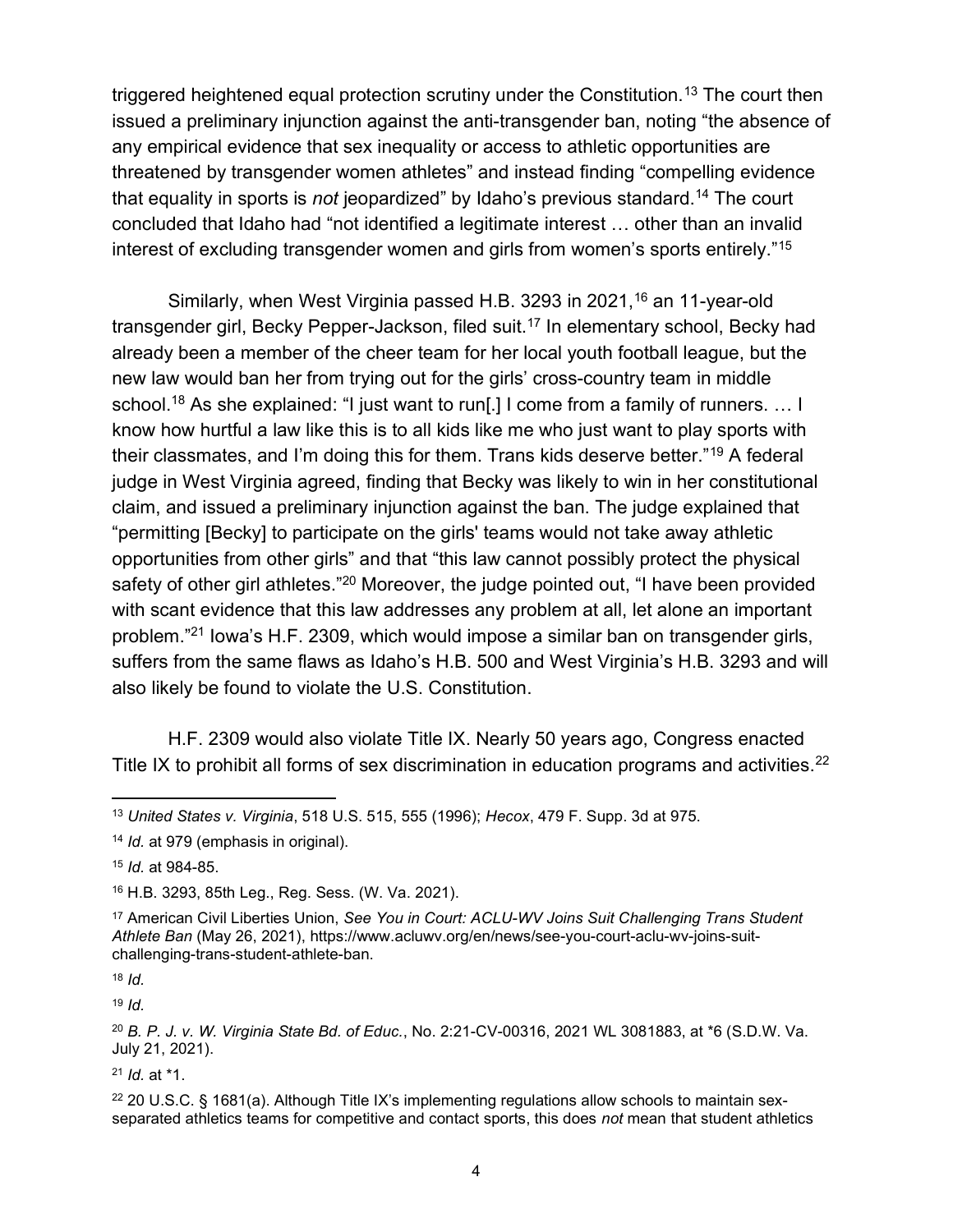For decades, courts have affirmed that discrimination on the basis of gender identity and transgender status is a form of sex discrimination, including when it occurs in gender-separated education programs.<sup>23</sup> In 2020, the U.S. Supreme Court confirmed in Bostock v. Clayton County that discrimination based on gender identity "necessarily entails discrimination based on sex; the first cannot happen without the second."<sup>24</sup> Within months of the Supreme Court's decision, the Fourth Circuit applied Bostock's reasoning to reject a Virginia school district's policy that prohibited transgender students from using sex-separated restrooms matching their gender identity, finding that the policy violated Title IX.<sup>25</sup> Likewise, a federal judge in West Virginia found that the new state law banning transgender girls and women from playing on girls' and women's teams was also likely to violate Title IX.<sup>26</sup> As the judge explained, "I have little difficulty finding that [Becky] is harmed by this law. … [I]t both stigmatizes and isolates her. … [She] will be treated worse than girls with whom she is similarly situated because she alone cannot join the team corresponding to her gender identity." Iowa's H.F. 2309, which would impose a similar ban on transgender girls, is also unlikely to survive a Title IX challenge.

The Biden-Harris administration has also made clear that it intends to enforce Title IX consistent with the Supreme Court's holding in Bostock.<sup>27</sup> This means that if H.F. 2309 were to be enacted, Iowa would likely face not only litigation by private parties but also by the federal government. Violating Title IX would not only cost the state substantially in litigation costs but would also put the state's federal education funding at risk. In FY 2022, Iowa will receive \$732 million from the U.S. Department of Education in the form of formula grants and federally supported loans and may receive additional funding in the form of competitive grants.<sup>28</sup>

<sup>24</sup> Bostock v. Clayton Cnty., 140 S. Ct. 1731, 1747 (2020).

 $25$  Grimm v. Gloucester Cnty. Sch. Bd., 972 F.3d 586, 616 (4th Cir. 2020), as amended (Aug. 28, 2020).

<sup>26</sup> B. P. J., 2021 WL 3081883, at \*7.

are exempt from Title IX. 34 C.F.R. § 106.41(b). Nor do the regulations specify that students of any gender may—or must—participate on a specific team. Id. at § 106.41(a).

<sup>&</sup>lt;sup>23</sup> See, e.g., Schwenk v. Hartford, 204 F.3d 1187, 1200-01 (9th Cir. 2000) (interpreting Gender Motivated Violence Act); Whitaker By Whitaker v. Kenosha Unified Sch. Dist. No. 1 Bd. of Educ., 858 F.3d 1034, 1047 (7th Cir. 2017) (Title IX); Evancho v. Pine-Richland Sch. Dist., 237 F. Supp. 3d 267, 288 (W.D. Pa. 2017); M.A.B. v. Bd. of Educ. of Talbot Cnty., 286 F. Supp. 3d 704, 719 (D. Md. 2018) (Title IX). See also Parents for Privacy v. Barr, 949 F.3d 1210, 1239-40 (9th Cir. 2020) (Title IX); Doe by & through Doe v. Boyertown Area Sch. Dist., 897 F.3d 518, 535 (3d Cir. 2018) (Title IX).

<sup>27</sup> Dep't of Educ., Notice of Interpretation, 86 FR 32637 (June 22, 2021); Dep't of Justice, Memorandum (Mar. 26, 2021), https://www.justice.gov/crt/page/file/1383026/download; Exec. Order No. 13988, 86 Fed. Reg. 7023 (Jan. 20, 2021).

<sup>&</sup>lt;sup>28</sup> U.S. Department of Education, Fiscal Years 2020-2022 State Tables for the U.S. Department of Education, available at https://www2.ed.gov/about/overview/budget/statetables/index.html.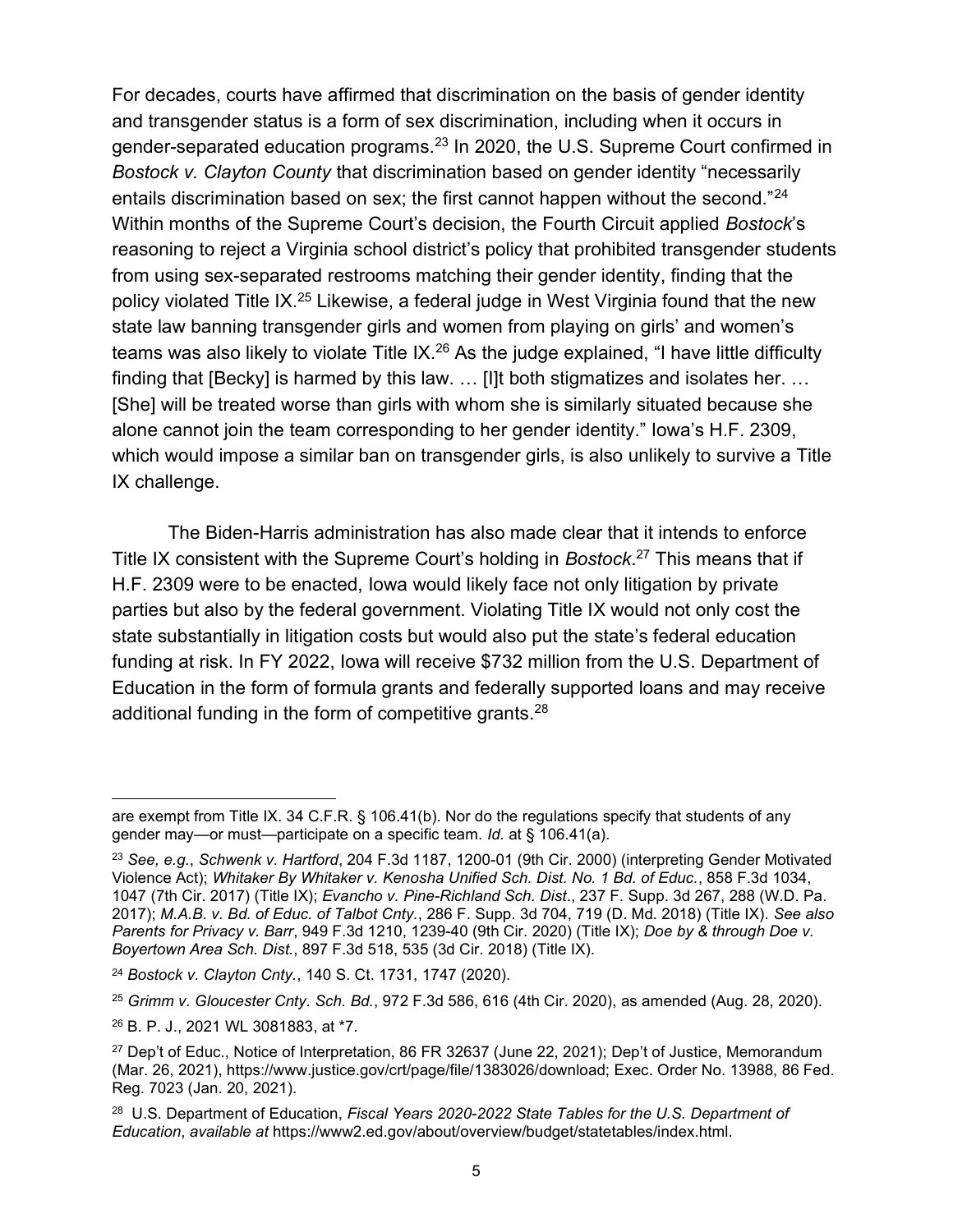#### 4. Iowa—and many other states—already have trans-inclusive athletics policies, which have benefited both cisgender and transgender girls.

Since August 2014, Iowa's state athletics policies have suggested that local school districts allow transgender girls to participate on the school sports team matching their gender identity. The Iowa Girls High School Athletic Union looks to whether transgender girls consistently identify as girls at school, home, and socially, not the gender listed in their student records.<sup>29</sup> In the years since this policy was adopted, there has been no dominance by transgender athletes or threat to girls' sports in Iowa.

Iowa's policy is already more restrictive towards transgender and nonbinary K-12 students than many other states. Athletics associations in sixteen states and the District of Columbia have adopted fully trans-inclusive policies that allow student athletes in K-12 schools to play on teams consistent with their gender identity.<sup>30</sup> Furthermore, fifteen states and the District of Columbia have passed laws protecting transgender students' rights to pursue an education free from discrimination, including in school sports.<sup>31</sup> In the past 14 years since these laws and association policies were adopted, there has been no categorical dominance by transgender athletes or threat to girls' sports in these states—despite hundreds, if not thousands, of transgender girls competing in girls' sports.<sup>32</sup>

Yet H.F. 2309 would impose an extremist ban on transgender girls as young as age 5—far more restrictive than even the strictest rules that govern the most elite levels of sports around the world. In many elite post-season high school competitions, transgender girls are allowed to play on girls' teams after undergoing some testosterone suppression.<sup>33</sup> Even at the Olympic level (which is outside the scope of H.F. 2309), transgender athletes have been allowed to compete since 2004 with restrictions that are quite onerous, yet still less extreme than the outright ban proposed in H.F. 2309.<sup>34</sup>

<sup>&</sup>lt;sup>29</sup> Iowa Girls High School Athletic Union, Transgender Statement, https://ighsau.org/about/policiesguidelines/.

<sup>30</sup> Transathlete, K-12 Policies (last updated Nov. 12, 2021), https://www.transathlete.com/k-12.

<sup>&</sup>lt;sup>31</sup> National Women's Law Center, Facts on Trans Inclusion in Athletics 1 (Sept. 2019), https://nwlc.org/resources/facts-on-trans-inclusion-in-athletics.

<sup>32</sup> David Crary & Lindsay Whitehurst, Lawmakers can't cite local examples of trans girls in sports, ASSOCIATED PRESS (Mar. 3, 2021), https://apnews.com/article/lawmakers-unable-to-cite-local-trans-girlssports-914a982545e943ecc1e265e8c41042e7; Center for American Progress, Fair Play: The Importance of Sports Participation for Transgender Youth 13 (Feb. 8, 2021) [hereinafter CAP Report], available at https://www.americanprogress.org/issues/lgbtq-rights/reports/2021/02/08/495502/fair-play.

<sup>33</sup> E.g., National Scholastic Athletics Foundation, NSAF statement regarding Transgender Policy (Feb. 26, 2019), https://www.nationalscholastic.org/outdoor\_nationals/article/2355.

<sup>34</sup> Olympic, IOC Approves Consensus With Regard To Athletes Who Have Changed Sex (May 18, 2004), https://www.olympic.org/news/ioc-approves-consensus-with-regard-to-athletes-who-have-changed-sex-1.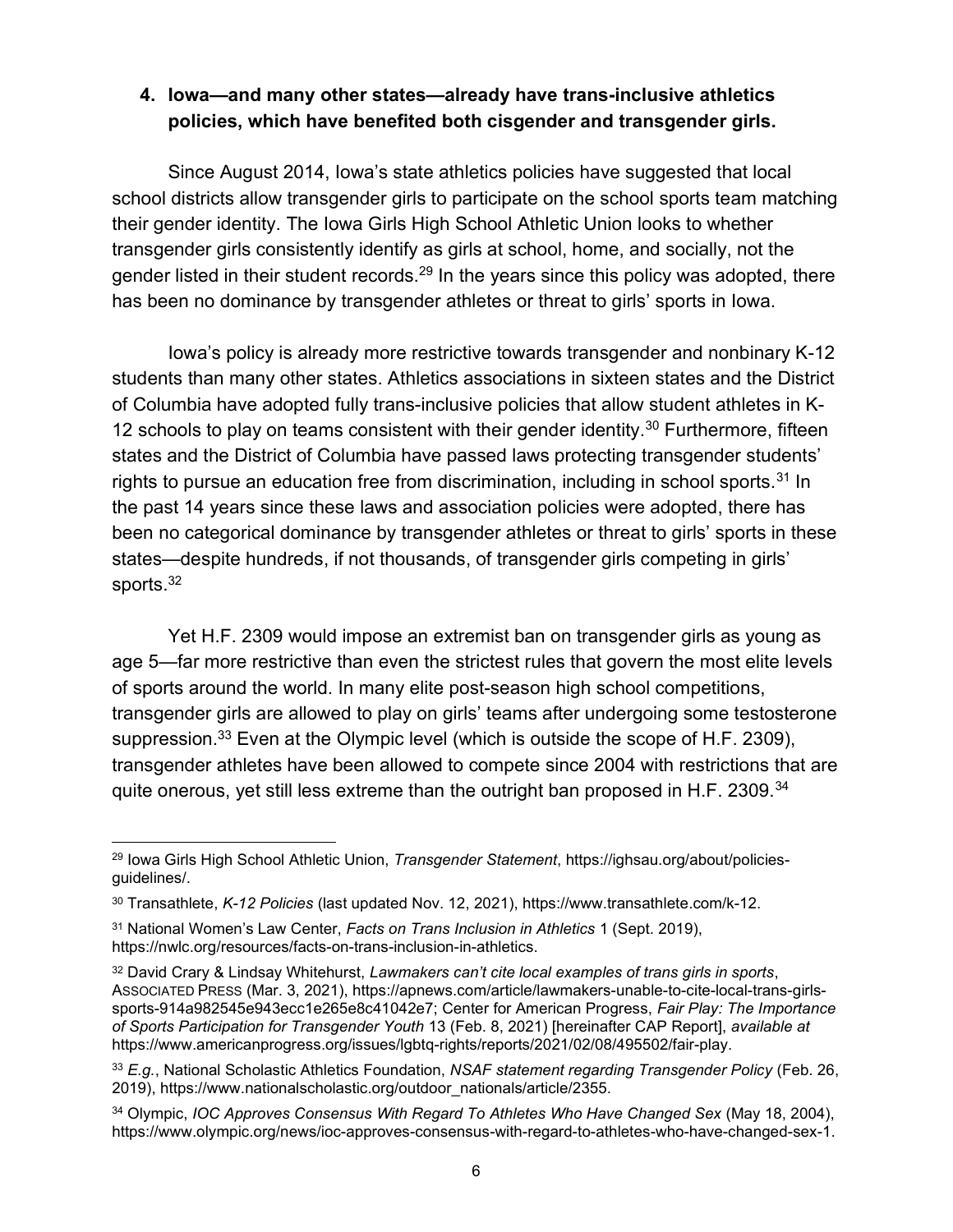There has been no categorical dominance by transgender girls or women at any of these levels of competition. In fact, no transgender athlete has medaled to date at the Olympics, and the only U.S. transgender athlete ever selected for the national team in a World Championship was Chris Mosier, a transgender man. 35

Furthermore, a 2021 study found that in states with trans-inclusive athletics policies, girls' overall participation in high school sports either increased or remained the same after those policies were enacted—even in states where boys' participation declined during the same period.<sup>36</sup> In contrast, girls' overall participation in high school sports has *declined* over the past decade in states with trans-exclusionary policies.<sup>37</sup>

In other words, H.F. 2309 is a false solution in search of a nonexistent problem.

#### 5. H.F. 2309 will lead to more discrimination against cis, trans, nonbinary, and intersex girls, especially Black and brown girls.

H.F. 2309 relies on overbroad stereotypes about transgender girls' and women's bodies. All athletes' bodies are different, and these differences can be advantageous or disadvantageous depending on the sport. For example, professional gymnast Simone Biles is 4 feet, 8 inches tall, and professional basketball player Brittney Griner is 6 feet, 9 inches tall.<sup>38</sup> Both athletes, who are cisgender, have achieved great success, including Olympic gold medals, in part because of their respective heights.<sup>39</sup> Similarly, transgender athletes do not have a single body type, and their bodies do not automatically confer absolute advantages over cisgender athletes. In fact, many transgender athletes, especially transgender children, have physiological traits that are more typical of their gender identity than their assigned sex at birth. This means that many transgender girls have more physiological traits in common with cisgender girls than cisgender boys.<sup>40</sup> As a result, any data purporting to compare the athletic abilities of cisgender girls and cisgender boys simply does not apply to most transgender youth.

H.F. 2309 would also categorically exclude many nonbinary students who are neither boys nor girls. And the bill would exclude many intersex students, who are born

<sup>35</sup> CAP Report, supra note 32, at 17.

<sup>36</sup> CAP Report, supra note 32, at 15-16.

<sup>37</sup> Id. at 14-15.

<sup>38</sup> Team USA, Simone Biles, https://www.teamusa.org/usa-gymnastics/athletes/Simone-Biles; Women's National Basketball Association (WNBA), Brittney Griner, https://www.wnba.com/player/brittney-griner.

<sup>39</sup> Team USA, *supra* note 38; WNBA, *supra* note 38.

<sup>40</sup> See, e.g., Hecox, 479 F. Supp. 3d at 980 (finding that "there is a population of transgender girls who, as a result of puberty blockers at the start of puberty and gender affirming hormone therapy afterward, never go through a typical male puberty at all").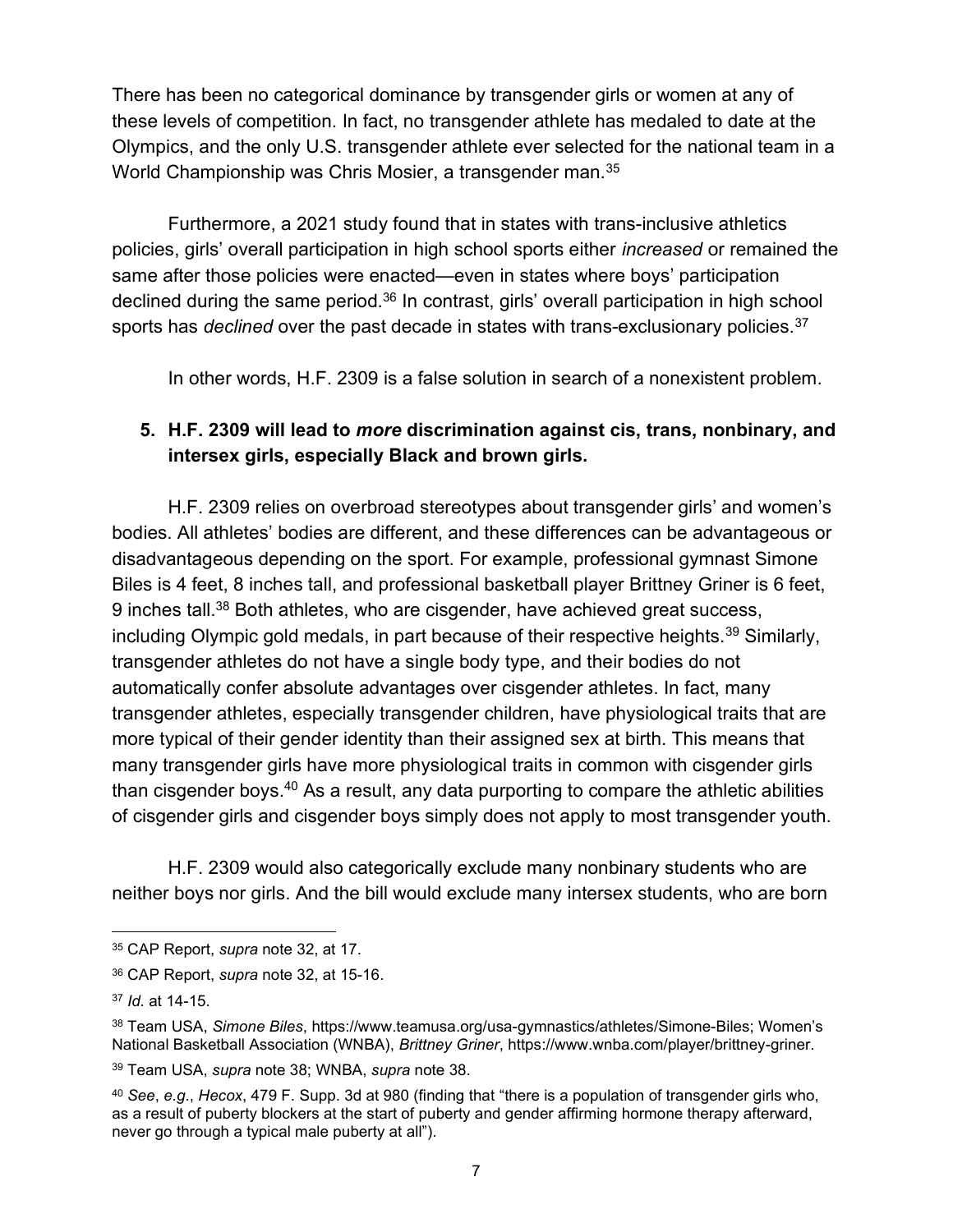with physical traits that do not conform to binary notions of "male" or "female" bodies and whose sex assigned at birth may be different from the gender identity they have known and lived their whole lives.

Black and brown girls—who are routinely targeted for not conforming to society's expectations of white femininity—would be especially vulnerable to the gender scrutiny invited by H.F. 2309. For example, Serena Williams, a cisgender Black woman, has faced decades of dehumanization, including invasive questions about her gender.<sup>41</sup> Gender- and race-based stereotypes, which frequently impute a greater perception of culpability onto Black women, have also caused Williams to be subjected to "randomized" drug-testing at a much higher rate than her white peers. $42$  In 2018, Williams was even docked a full game point in 2018 for expressing frustration in an insufficiently "feminine" manner.<sup>43</sup> By relying on overbroad stereotypes about transgender girls' and women's bodies, H.F. 2309 would perpetuate harmful racist and sexist stereotypes that routinely deprive Black and brown girls and women of equal athletic opportunities.

## 6. H.F. 2309 does nothing to address the many real and urgent problems of sex discrimination in athletics.

Girls face numerous actual gender disparities in school sports that H.F. 2309 fails to address. High school girls receive over 1 million fewer opportunities than boys to participate in sports.<sup>44</sup> Girls' teams across the country are given second-class treatment by their schools when it comes to facilities, equipment, travel, and other benefits and services, and they have been hit especially hard by the COVID-19 pandemic.<sup>45</sup> Girls of color also receive far fewer chances to play on school sports teams than boys and white girls.<sup>46</sup> And as brought to light in high-profile cases like Larry Nassar's, student athletes

<sup>41</sup> Lydia Slater, Queen Serena: The power and the glory, HARPER's BAZAAR (May 30, 2018), https://www.harpersbazaar.com/uk/fashion/fashion-news/a20961002/serena-williams-july-issue-covershoot ("People would say I was born a guy, all because of my arms, or because I'm strong").

<sup>42</sup> Serena Williams, drug tested more than other top players this year, cites "discrimination", CBS NEWS (July 25, 2018), https://www.cbsnews.com/news/serena-williams-doping-tests-more-often-than-other-topplayers-cites-discrimination.

<sup>43</sup> Ritu Prasad, Serena Williams and the trope of the 'angry black woman', GUARDIAN (Sept. 11, 2018), https://www.bbc.com/news/world-us-canada-45476500.

<sup>44</sup> Women's Sports Foundation, Chasing Equity: The Triumphs, Challenges, and Opportunities in Sports for Girls and Women (2020), https://www.womenssportsfoundation.org/articles\_and\_report/chasingequity-the-triumphs-challenges-and-opportunities-in-sports-for-girls-and-women.

<sup>45</sup> United Nations Women, COVID-19, Women, Girls and Sport: Build Back Better, (2020), https://www.unwomen.org/-/media/headquarters/attachments/sections/library/publications/2020/briefcovid-19-women-girls-and-sport-en.pdf.

<sup>46</sup> National Women's Law Center, Finishing Last: Girls of Color and School Sports Opportunities 1 (2015), https://nwlc.org/resources/finishing-last.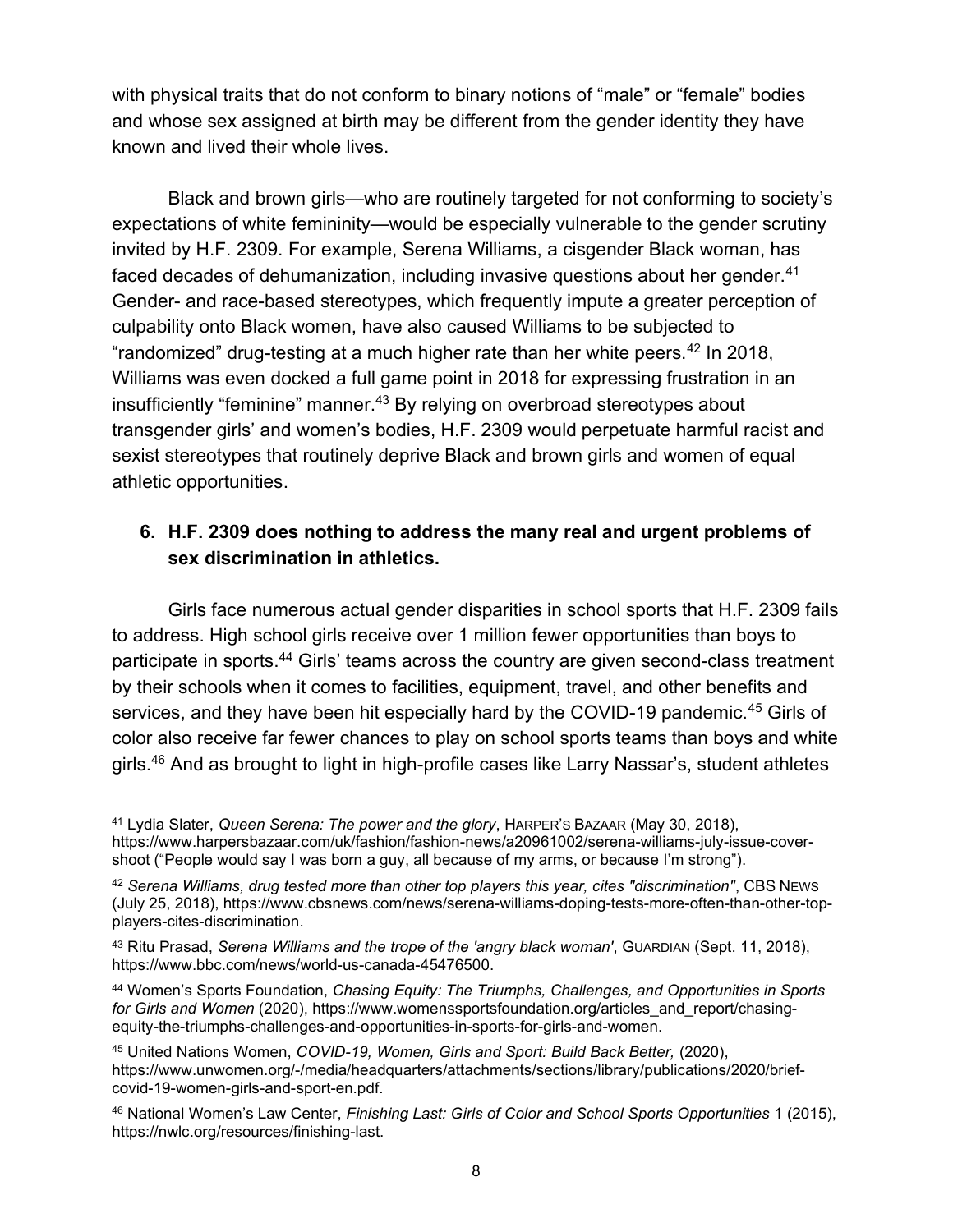of all ages and genders face high levels of gender-based verbal harassment and sexual abuse, at the hands of their teammates, coaches, and physicians.<sup>47</sup>

Banning transgender girls from school sports solves none of these urgent problems of sex discrimination. In fact, as mentioned above, anti-transgender bans have been linked to lower athletics participation by cisgender girls and higher rates of sexual assault of transgender girls.<sup>48</sup> H.F. 2309 claims to protect girls in sports, but it does the exact opposite by using "fairness in girls' sports" as a cudgel against transgender girls while inadvertently harming cisgender girls as well. Iowa legislators should not let this bill distract them from taking meaningful steps to close the gender and racial disparities in athletics and protect student athletes from sexual abuse.

## 7. Women's rights organizations overwhelmingly support full inclusion of transgender students in school sports.

In recent years, women's rights organizations and elite athletes have repeatedly voiced their unequivocal support of transgender inclusion in athletics:

- In March 2021, 94 women's rights and gender justice organizations expressed their support of transgender girls and women athletes.<sup>49</sup>
- In February 2021, the National Coalition for Women and Girls in Education which includes organizations like American Association of University Women (AAUW), Girls Inc., and YWCA USA—issued a statement announcing the coalition's support of transgender and nonbinary students' "full and equal access to sex-separated activities and facilities consistent with their gender identity, including athletics teams."<sup>50</sup>

<sup>47</sup> See, e.g., Aaron Slone Jeckell et al., The Spectrum of Hazing and Peer Sexual Abuse in Sports: A Current Perspective, 10(6) SPORTS HEALTH 558, 560 (Dec. 2018), available at

https://www.ncbi.nlm.nih.gov/pmc/articles/PMC6204631 (estimating that up to 48% of athletes experience some kind of sexual mistreatment); Julie Mack & Emily Lawler, MSU doctor's alleged victims talked for 20 years. Was anyone listening?, MLIVE (Feb. 8, 2017),

https://www.mlive.com/news/index.ssf/page/msu\_doctor\_alleged\_sexual\_assault.html.

<sup>48</sup> See supra notes 9-10, 36-37 and accompanying text.

<sup>49</sup> Statement of Women's Rights and Gender Justice Organizations in Support of the Equality Act (Mar. 16, 2021).

<sup>50</sup> National Coalition for Women and Girls in Education, NCWGE Supports Transgender and Nonbinary Students' Full and Equal Participation in All Education Programs and Activities (Feb. 12, 2021), https://www.ncwge.org/activities.html.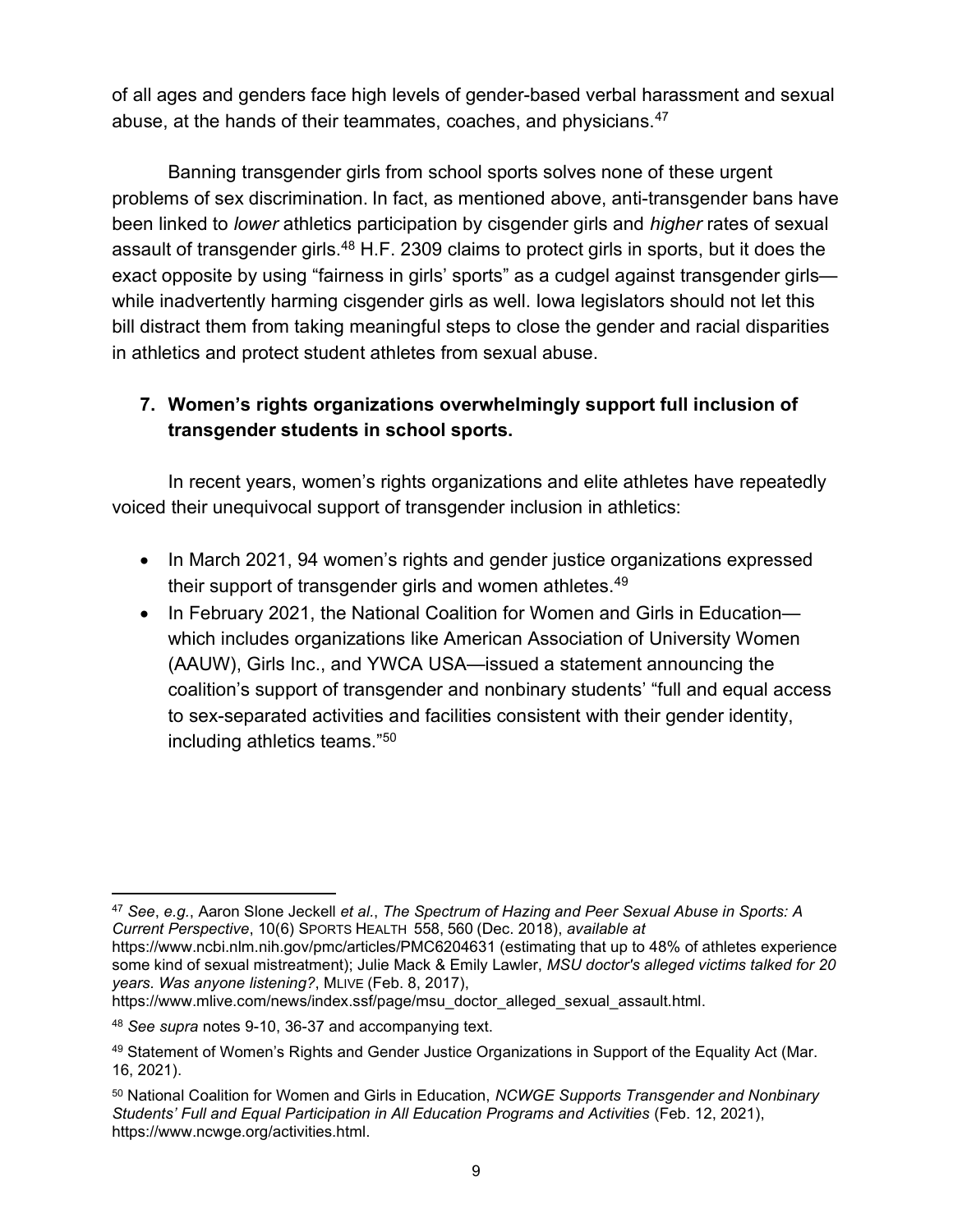- In December 2020, Billie Jean King, Megan Rapinoe, and Candace Parker joined nearly 200 athletes in an amicus brief opposing the Idaho anti-transgender sports ban $51$
- In April 2019, 23 national women's rights and gender justice organizations issued a public letter in support of "Full and Equal Access to Participation in Athletics for Transgender People," including the National Organization for Women, Women Leaders in College Sports, and Women's Sports Foundation.<sup>52</sup>

The National Women's Law Center supports the full inclusion of transgender girls in sports because we recognize, as courts and scientists overwhelmingly have stated, that transgender girls are girls. Youth who are transgender join sports for the same reasons that all young people do: to have fun, challenge themselves, and be part of a team where they feel included and accepted. And in the instances where a transgender girl is successful in her sport, we celebrate her victory as a victory for all girls.

\* \* \*

A few years ago, anti-transgender bills were focused on the supposed threat of transgender girls and women in restrooms. Now they are focused on the supposed threat of transgender girls and women in athletics. None of the threats fearmongered by supporters of the restroom bills came to pass<sup>53</sup> because transgender girls and women use restrooms for the same reason as everyone else: to go to the restroom and go about their day. Likewise, none of the purported threats to girls and women's athletics posed by transgender inclusion are rooted in reality.

https://www.lambdalegal.org/news/id\_20201221\_billie-jean-king-megan-rapinoe-and-candace-parker.

<sup>51</sup> Lambda Legal, Billie Jean King, Megan Rapinoe, and Candace Parker Join Nearly 200 Athletes Supporting Trans Youth Participation in Sports (Dec. 21, 2020),

<sup>52</sup> Statement of Women's Rights and Gender Justice Organizations in Support of Full and Equal Access to Participation in Athletics for Transgender People (Apr. 9, 2019), https://nwlc.org/wpcontent/uploads/2019/04/Womens-Groups-Sign-on-Letter-Trans-Sports-4.9.19.pdf.

 $53$  See, e.g., Stephanie Ebbert, Study finds no link between transgender rights law and bathroom crimes, BOSTON GLOBE (Sept. 12, 2018), https://www.bostonglobe.com/news/politics/2018/09/12/study-refuteslink-between-restroom-crime-and-transgender-access/5am4LMI1IHecGvJTW4MBqN/story.html.